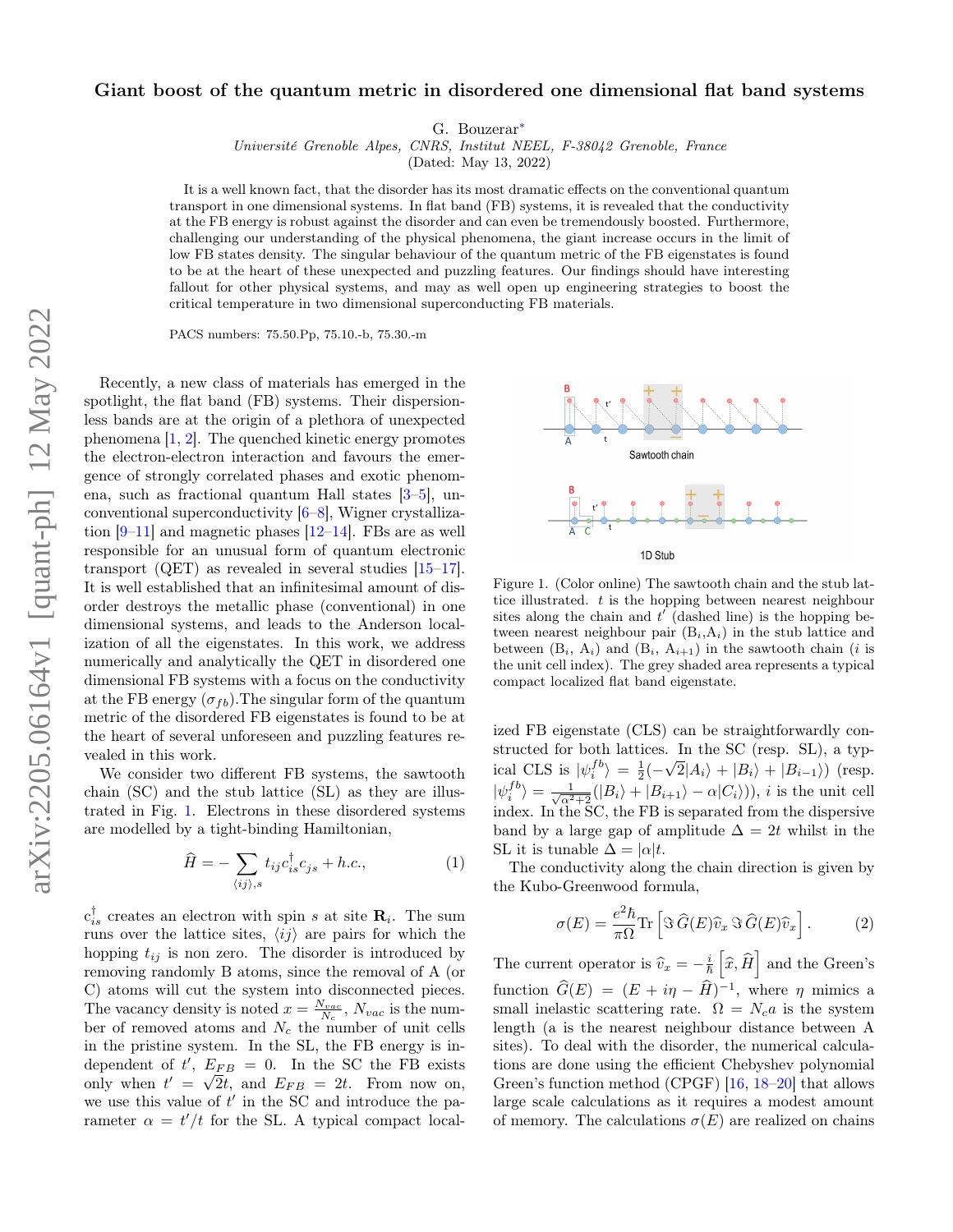

<span id="page-1-0"></span>Figure 2. (Color online) DOS as a function of the energy in the disordered (a) sawtooth chain and (b) stub lattice ( $\alpha = 0.5$ ). The vacancy densities  $(x)$  are indicated in the figures. For more visibility, in (a) two data sets have been shifted upwards.

of about  $310^5$  sites, and an average over at least 100 configurations of disorder is systematically realized.

Fig. [2](#page-1-0) depicts the density of states (DOS),  $\rho(E)$  =  $-\frac{1}{\pi N_c} \text{Tr} \left[ \Im \widehat{G}(E) \right]$  in both lattices. In the SC (Fig. [2](#page-1-0)a), as x increases the weight of the FB states  $(E_{FB} = 2t)$  decreases linearly and localized impurity states start to fill the gapped region. We notice multiple peaks emerging in the dispersive part of the DOS, their density increases significantly as x increases.  $\rho(E)$  in the disordered SL is shown in Fig. [2](#page-1-0)b for  $\alpha = 0.5$ . A first glance reveals a rather different picture from what is observed in the SC. As x increases, the gap reduces, the divergence at the upper (resp. lower) edge of the valence (resp. conduction) band is removed,  $\rho(E)$  becomes smoother and flatter in this region. As it is expected, the number of FB states is  $(1-x)N_c$ , since each vacancy destroys a CLS. Remark that in the disordered system, we still use "flat band" to characterize the degenerate  $E = E_{FB}$ eigenstates. Indeed, if we calculate the spectral function  $A(\mathbf{k}, E) = -\frac{1}{\pi} \langle \Im G(\mathbf{k}, \omega) \rangle$ ,  $\langle .. \rangle$  is the average over the disorder and  $G(\mathbf{k}, E)$  is the Fourier transform of  $G_{ii}(E)$ , we would find a flat band at  $E = E_{FB}$ .

We now discuss the impact of the disorder on the conductivity at the FB energy. We recall that the intraband (Drude) term does not contribute because of the vanishing group velocity,  $\sigma_{fb}$  reduces to the interband contri-



<span id="page-1-1"></span>Figure 3. (Color online) FB conductivity in the sawtooth chain as a function of x. The numerical calculations are performed for vacancies (i) randomly distributed ('disorder') and (ii) organized ('superlattice'). The dashed lines correspond to the analytical approach described in the main text.

**15).** Fig. 2. (a)  $\frac{1}{2}$  (b)  $\frac{1}{2}$  different in the SC as a function of *x*. He main of *x* is a function of *x* is a function of *x* is a function of *x* is a function of *x* is a function of *x* is a function o of x. Here, the data correspond to the limit of vanishing  $\eta$ . For  $x < 0.80$ ,  $\eta$  has a negligible effect, because of the large interband gap. As  $x \to 1$ , the gap region gets progressively filled, the  $\eta$ -dependence becomes stronger requiring a careful analysis. We first focus on the clean SC  $(x = 0)$ , for which the analytical calculations leads to  $\sigma_{fb} = \frac{2}{3}$  $\frac{2}{3\sqrt{3}}\,\sigma_0$  where  $\sigma_0 = \frac{e^2}{h}$  $\frac{e^2}{h}a$ . As x increases,  $\sigma_{fb}$ increases. One would have expected a reduction instead since the FB states density reduces. As  $x$  increases further,  $\sigma_{fb}$  increases much more rapidly and eventually diverges as  $x \to 1$ , which is even more intriguing. Indeed, for  $x = 1$ , the system reduces to a trivial 1D chain, the conductivity is purely of Drude type (intraband) and the conductivity is purely of Drude type (intraband) and<br>it is easy to show that  $\sigma(E) = \sqrt{4t^2 - E^2} \frac{\sigma_0}{2\eta}$ . Thus,  $\sigma(E = 2t) = 0$ , since no holes are available (or electrons for  $E = -2t$ ) in the chain. Consequently, it would have been reasonable to expect a decay of the conductivity as  $x \to 1$ . The origin of these unexpected features is clarified below. To evaluate the impact of the disorder, we consider a SC where the remaining B atoms are ordered (superlattice) with a constant distance between them. The data are plotted in Fig. [3](#page-1-1) as well. For  $x \ll 1$ , the conductivity in the disordered and in the ordered SC coincide almost perfectly with each other, as it could have been anticipated. Astonishingly, as  $x$  increases further  $(x > 0.3)$ ,  $\sigma_{fb}$  becomes smaller in the ordered than in the disordered system. Finally, as  $x \to 1$ ,  $\sigma_{fb}$  diverges as well in the superlattice but it is approximately half of that of the disordered SC. Thus, as unusual as it may be, the disorder enhances the conductivity.

Within an analytical approach, our goal is to clarify the origin of the unusual features brought to light in our numerical calculations. Here, we only summarize the main steps of the procedure, the details are available in the Supplemental material (SM) [\[21\]](#page-4-0). It is more convenient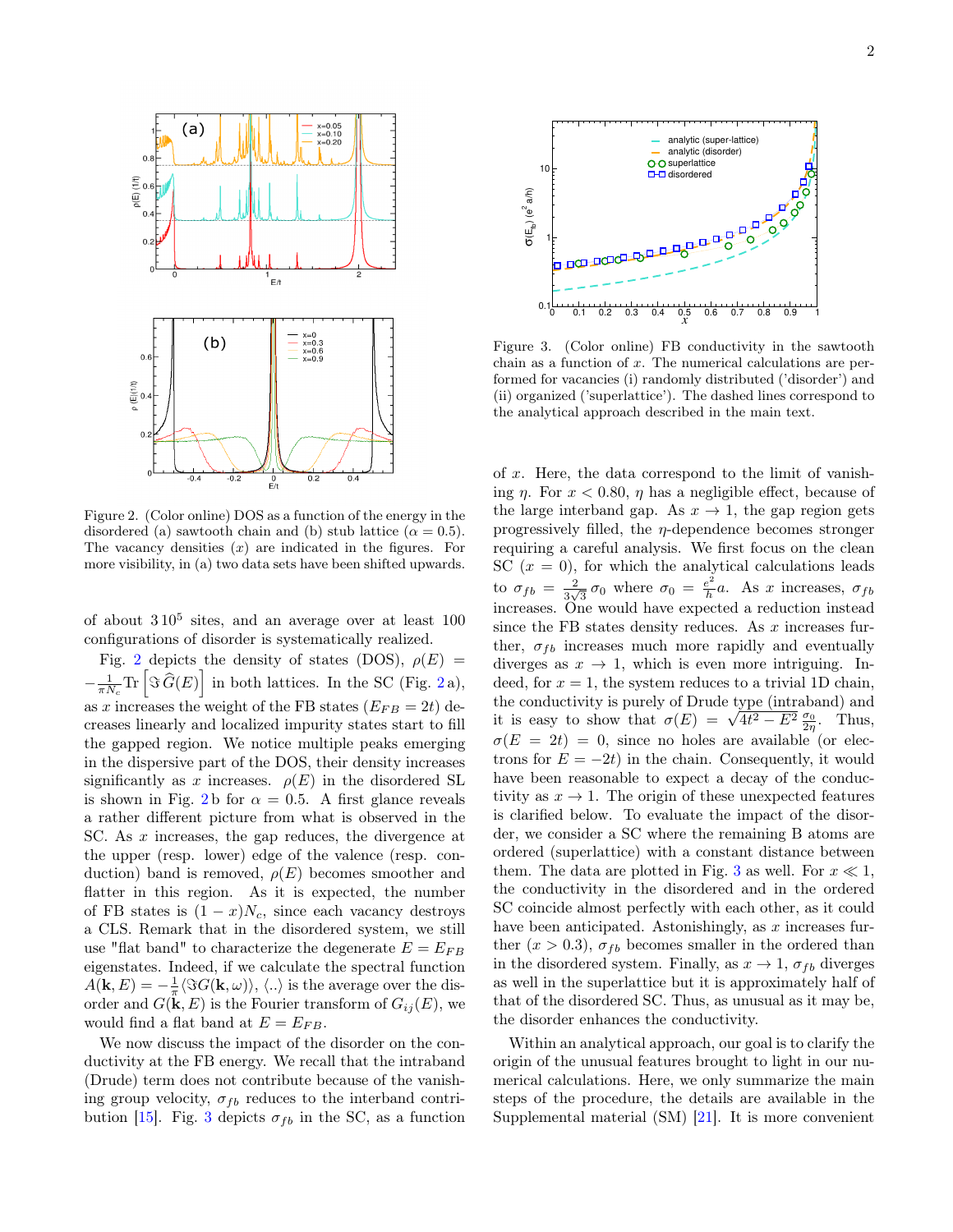to start from the limit of high vacancy concentration, and introduce  $y = 1 - x$  the density of B atoms distributed randomly in the chain, we assume  $y \ll 1$ . We define a configuration of disorder by the position in the SC of the  $N_B$  B-atoms  $(N_B = y \times N_c)$ :  $(B_{p_0}, B_{p_1}, B_{p_2}, ..., B_{p_{N_B-1}})$ where  $p_0$  <  $p_1$  < .... <  $p_{N_B-1}$ . For each pair  $(B_{p_{m-1}}, B_{p_m})$ , using a linear combination of the CLS states of the clean chain, one can construct  $|\psi_m^{FB}\rangle$  a FB eigenstate of the disordered SC, where  $\langle A_i | \psi_m^{FB} \rangle$  is non zero only for the sites located between  $B_{p_{m-1}}$  and  $B_{p_m}$ . We find,  $|\psi_m^{FB}\rangle = |\bar{\psi}_{p_{m-1}p_m}\rangle / \langle \bar{\psi}_{p_{m-1}p_m}|\bar{\psi}_{p_{m-1}p_m}^{m_{m-1}}\rangle$  where,

<span id="page-2-1"></span>
$$
|\bar{\psi}_{p_{m-1}p_m}\rangle = -e^{-i\varphi}(|B_{p_{m-1}}\rangle + (-1)^{p_m}e^{i(p_m)\varphi}|B_{p_m}\rangle) + \sqrt{2}\sum_{l=p_{m-1}+1}^{p_m}e^{i(l-1)\varphi}(-1)^{l-1}|A_l\rangle,
$$
(3)

where the phase  $\varphi = \frac{2\pi}{N_c} \frac{\Phi}{\phi_0}$ ,  $\Phi$  being a magnetic flux threading the sawtooth ring  $(\phi_0 = \frac{h}{e})$  introduced to allow the calculation of the conductivity. These disordered CLS are linearly independent, but not orthogonal to each other. Since our main focus is  $y \ll 1$ , we can neglect the overlap between them. Starting from the Kubo-Greenwood formula and using the fact that  $\hat{v}_x = -\frac{a}{\hbar} \frac{\partial \hat{H}}{\partial x}$  $\frac{\partial \, \textbf{m}}{\partial \varphi},$ 

in the disordered SC, we find,

<span id="page-2-0"></span>
$$
\sigma_{fb} = 2y \langle g^m_{\varphi\varphi} \rangle \sigma_0,\tag{4}
$$

where  $\langle .. \rangle$  means average over the FB eigenstates and  $g_{\varphi\varphi}^m$ is given by,

$$
g_{\varphi\varphi}^{m} = \langle \partial_{\varphi} \Psi_{m}^{FB} | \partial_{\varphi} \Psi_{m}^{FB} \rangle - | \langle \partial_{\varphi} \Psi_{m}^{FB} | \Psi_{m}^{FB} \rangle |^{2}.
$$
 (5)

This is the quantum metric (QM) associated to the FB eigenstate  $|\Psi_m^{FB}\rangle$ . The concept of QM has been originally introduced in Ref.[\[22\]](#page-4-1) and discussed in various context in Ref.[\[23–](#page-4-2)[26\]](#page-4-3). In our one dimensional space spanned by  $\varphi$ , the QM defines a gauge invariant distance between nearby states  $|\Psi_m^{FB}(\varphi)\rangle$  and  $|\Psi_m^{FB}(\varphi+d\varphi)\rangle$ , that reads  $ds^2 = 1 - |\langle \Psi_m^{FB}(\varphi) | \Psi_m^{FB}(\varphi + d\varphi) \rangle|^2 = g_{\varphi\varphi}^m d\varphi^2$ . Thus, Eq.[\(4\)](#page-2-0) gives a geometric interpretation of the FB conductivity in the disordered system. This is similar to the geometric contribution to the superfluid weight found in superconducting non disordered FB systems [\[27,](#page-4-4) [28\]](#page-4-5). Eq.[\(4\)](#page-2-0) indicates that  $\sigma_{fb}$  is proportional to the FB states density, which is conceivable and expected, but as it will be seen the dependence of the QM on  $y$  is critical. Using the CLS expression given in Eq.[\(3\)](#page-2-1), we obtain  $g_{\varphi\varphi}^m \approx \frac{1}{12}(p_m - p_{m-1})^2$ . As it shown in the SM [\[21\]](#page-4-0), the average of QM over the FB eigenstates is, (Eq. 19.2)  $\Rightarrow \frac{1}{2} \Rightarrow \frac{1}{2} \times \frac{1}{2} \times \frac{1}{2} \times \frac{1}{2} \times \frac{1}{2} \times \frac{1}{2} \times \frac{1}{2} \times \frac{1}{2} \times \frac{1}{2} \times \frac{1}{2} \times \frac{1}{2} \times \frac{1}{2} \times \frac{1}{2} \times \frac{1}{2} \times \frac{1}{2} \times \frac{1}{2} \times \frac{1}{2} \times \frac{1}{2} \times \frac{1}{2} \times \frac{1}{2} \times \frac{1}{2} \times \frac{1}{2} \times$ 

<span id="page-2-2"></span>
$$
\left\langle g_{\varphi\varphi}^m \right\rangle = \frac{1}{6y^2}.\tag{6}
$$

Thus, within our analytical approach, the FB conductivity has a simple form,  $\sigma_{fb} = \frac{1}{3y}\sigma_0$ . This explains the origin of the divergence found in the dilute regime. The



<span id="page-2-3"></span>Figure 4. (Color online) FB conductivity as a function of  $\alpha$ in the disordered stub lattice, for different values of  $y$  ( $y =$  $1-x$ ). 'exact' corresponds to the numerical calculations. The continuous lines are the analytical calculations (see text) and the dashed lines simply a guide to the eye.

Fig[.3.](#page-1-1) As it can be observed, the agreement with the numerical calculation is excellent for  $x > 0.8$  and even surprisingly very good down to  $x = 0$ . Indeed, by construction, the analytical expression is valid for  $y \ll 1$ , the overlap between the constructed CLS eigenstates is negligible is regime only. For the clean SC  $(y = 1)$ , the analytical result corresponds to approximately 87% of the exact value. We recall as well that our numerical calculations have revealed that when B atoms are distributed regularly, the conductivity is approximately half of that of the disordered system. In the ordered system, we find  $\langle g_{\varphi\varphi}^m \rangle = \frac{1}{12y^2}$ , which is exactly half of that of the disordered system as it is given in Eq. $(6)$ . This definitely clarifies why the disorder enhances the FB conductivity. Notice that there is an alternative way to express the FB conductivity in terms of the mean spread of FB eigenstates. As it is shown in the SM, Eq. $(4)$  can be written,

$$
\sigma_{fb} = 2y \langle L_m^2 \rangle \,\sigma_0,\tag{7}
$$

where  $L_m = \left[ \langle \Psi_m^{FB} | (\hat{x} - \langle \hat{x} \rangle)^2 | \Psi_m^{FB} \rangle \right]^{1/2}$ , is the mean spread of  $|\Psi_m^{F\dot{B}}\rangle$ . The relation between the QM and the spread of the eigenstates has been introduced in the context of maximally localized Wannier [\[29,](#page-4-6) [30\]](#page-4-7). The diverging conductivity in the dilute regime results from the  $1/y^2$  dependence of the spread of the FB eigenstates that overcompensates the low FB density.

To show the universal character of findings, we address the disorder effects in the SL. Since the SL offers the degree of freedom to tune the gap (or  $\alpha$ ) without destroying the FB, we consider the combined effects of y and  $\alpha$  on σ<sub>fb</sub>. In Fig[.4,](#page-2-3) σ<sub>fb</sub> is plotted as a function of  $\alpha$  for 3 different values of  $y$ . To start, we discuss the case of the clean system for which the exact analytical calculations can be realized. As it is shown in the SM  $[21]$ , for  $y = 0$ ,  $\sigma_{fb} = \frac{\sigma_0}{\frac{1 - 1}{4}}$  $\frac{\sigma_0}{|\alpha|(4+\alpha^2)^{1/2}}$ , it is depicted in Fig[.4](#page-2-3) by the blue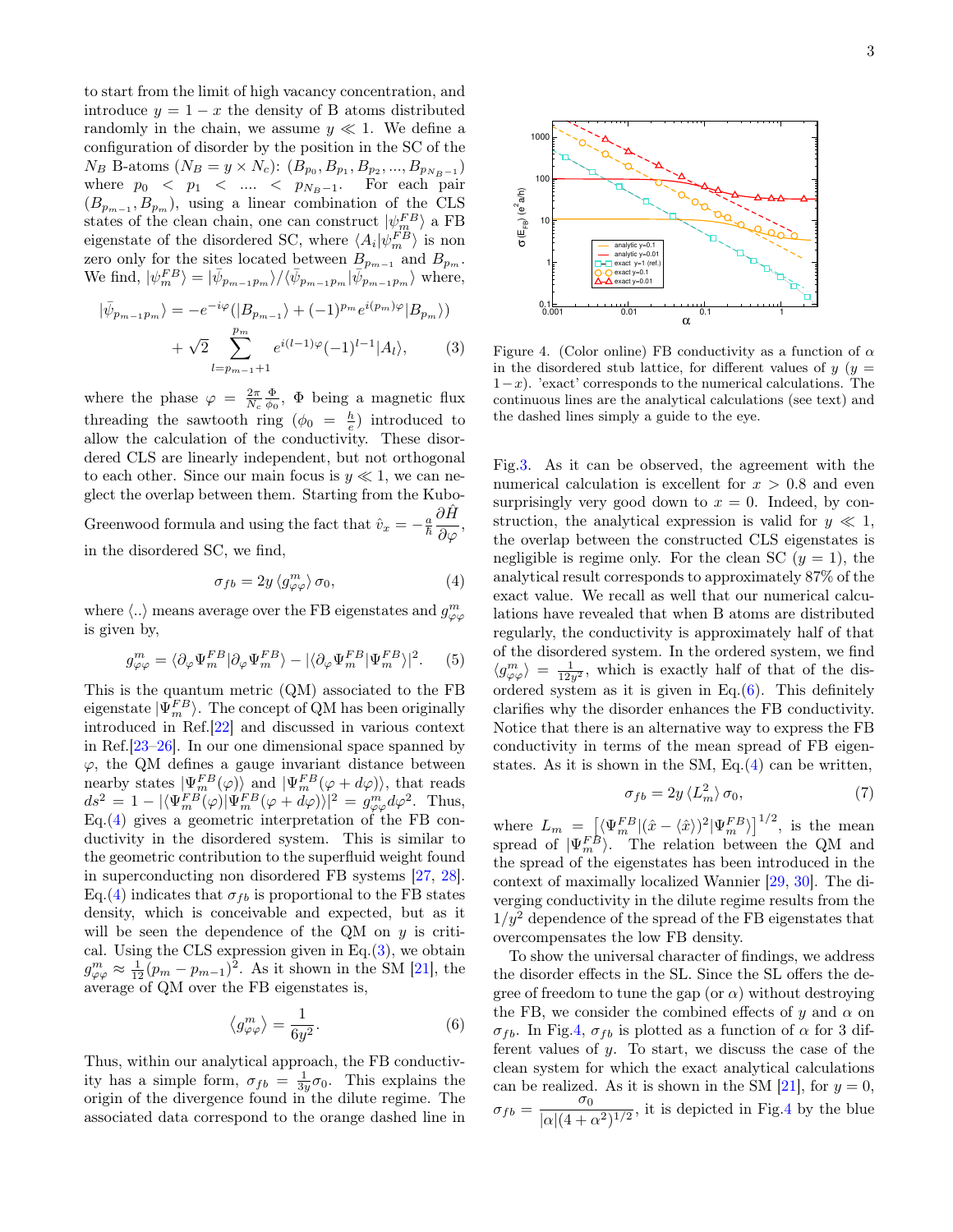symbols.  $\sigma_{fb}$  scales as  $1/\alpha$  as  $\alpha \to 0$ . But, as in the SC,  $\alpha = 0$  corresponds the trivial 1D chain, where the B atoms are disconnected. The transport is of intraband nature in this limiting case, and  $\sigma_{E=0} = \frac{t}{\eta} \sigma_0$ . This implies a transition when  $\alpha$  is switched on, the QET changes from intraband to interband type. We now switch to the effects of removing B atoms randomly. For a given  $\alpha$ , as y decreases, one observes a strong increase of  $\sigma_{fb}$  with respect of that of  $y = 0$ . For example, for  $\alpha = 1$ , the conductivity jumps from  $0.4 \sigma_0$  for  $y = 1$  to  $5 \sigma_0$  when  $90\%$ of B atoms have been removed, or equivalently when the FB states density has been divided by 10. If y reduces further,  $\sigma_{fb}$  increases even more and reaches  $\sigma_{fb} \approx 36 \sigma_0$ for  $y = 0.01$ . Thus, one finds a spectacular boost of  $\sigma_{fb}$ on two orders of magnitude when 99% of the B atoms have been removed, or when the density of FB states represents 1% only of that of the pristine SL. We discuss now the effect of reducing  $\alpha$  for  $y = 0.1$  and  $y = 0.01$ . In both cases, a crossover in the vicinity of  $\alpha \approx \sqrt{y}$  is visible. Our numerical data show that  $\sigma_{fb}$  weakly depends on  $\alpha$ when  $\alpha > \sqrt{y}$  (far from the crossover). In contrast, when  $\alpha < \sqrt{y}$  it strongly increases as  $\alpha$  reduces. Using a fit of the form  $1/y^{\beta}$ , we find  $\beta \approx 0.96$  for  $y = 0.1$  and  $\beta \approx 0.88$ for  $y = 0.01$ . As it has been done for the disordered SC, we now analyse the vacancy effects analytically. For a fixed configuration of disorder, we first construct the FB eigenstates basis and then we calculate QM associated of these states. Details are available in the SM [\[21\]](#page-4-0). We will not give the general expression of  $\sigma_{fb}$  in terms of  $\alpha$ and y, since it is rather complicated but it is still analytical. The analytically calculated  $\sigma_{fb}$  corresponds to the continuous lines in Fig[.4.](#page-2-3) As it has been found numerically, we observe as well a clear crossover  $\alpha \approx \sqrt{y}$ . For  $\alpha > \sqrt{y}$ , the agreement between the analytical results and the exact numerical calculations is very good for  $y = 0.1$  and even excellent for  $y = 0.01$ . On the other hand, when  $\alpha < \sqrt{y}$ , the analytical calculation reveals a saturation of  $\sigma_{fb}$  as  $\alpha$  decreases, contradicting the diverging behaviour found in the exact calculations. The question which arises is why do these calculations disagree so drastically when  $\alpha < \sqrt{y}$ ? As explained before, the procedure used for the analytical calculations is valid only when the overlap between the constructed FB eigenstates can be neglected. A FB state of length  $m$  is of the form [\[21\]](#page-4-0),  $|\psi_{1,m+1}\rangle = \frac{1}{\sqrt{m\alpha^2+2}}(|B_1\rangle + (-1)^{m-1}|B_{m+1}\rangle)$  $+\frac{\alpha}{\sqrt{m\alpha^2+2}}\sum_{k=1}^m(-1)^k|C_k\rangle$ . Thus, the ratio of the weight on type B atoms to that on type C atoms is  $\frac{2}{m\alpha^2}$ . Hence, the overlap between the non orthogonal FB eigenstates is negligible if  $m\alpha^2 \gg 1$ , or equivalently when  $\alpha^2 \gg y$ . This clarifies the presence of a crossover and why the agreement between exact and analytical results is found for  $\alpha > \sqrt{y}$  only. There is no simple way to derive an analytical expression of the conductivity for  $\alpha < \sqrt{y}$ . It would require, a systematic orthogonalization of the FB eigenstates using for instance a Gram-Schmidt procedure

which would not lead to a simple analytical form for  $\sigma_{fb}$ . We believe that our findings, could be addressed experimentally. Recently, using STM to manipulate individual vacancies in a chlorine monolayer on  $Cu(100)$  it has been possible to construct various one-dimensional(1D) lattices with engineered flat band [\[31\]](#page-4-8).

To conclude, it is revealed that the dilution of FB eigenstates leads to a giant boost of the flat band conductivity. At the origin of this unexpected and counterintuitive physical phenomenon is the diverging behaviour of the quantum metric of the FB states. The physics highlighted in this work is general and not restricted to one dimensional systems. As it has been shown recently, the quantum metric plays a key role on the amplitude of the critical superconducting temperature in FB systems, we argue that our findings may as well open up strategies to engineer high-Tc materials. The STM manipulation of adatoms on the surface of two dimensional materials, or the intercalation of atoms between multilayer compounds could be interesting pathways. The promising candidates could be identified with the efficient support of first principles studies.

We thank M. Nunez-Regueiro, P. Rodière for interesting discussions.

- <span id="page-3-0"></span><sup>∗</sup> E-mail[:georges.bouzerar@neel.cnrs.fr](mailto:georges.bouzerar@neel.cnrs.fr)
- <span id="page-3-1"></span>[1] D. Leykam, A. Andreanov, S. Flach, Adv Phys X,3,1473052 (2018).
- <span id="page-3-2"></span>[2] L. Balents, C. R. Dean, D. K. Efetov and A. F. Young, Nature Physics 16, 725(2020).
- <span id="page-3-3"></span>[3] E. Tang, J.-W. Mei, and X.-G. Wen, Phys. Rev. Lett. 106, 236802 (2011).
- [4] K. Sun, Z. Gu, H. Katsura, and S. Das Sarma, Phys. Rev. Lett. 106, 236803 (2011).
- <span id="page-3-4"></span>[5] T. Neupert, L. Santos, C. Chamon, and C. Mudry, Phys. Rev. Lett. 106, 236804 (2011).
- <span id="page-3-5"></span>[6] S. Miyahara, S. Kusuta, and N. Furukawa, Physica C: Superconductivity 460, 1145 (2007).
- [7] Y. Cao et al., Nature **556**, 43 (2018).
- <span id="page-3-6"></span>[8] M. Yankowitz et al., Science, 363, 1059 (2019).
- <span id="page-3-7"></span>[9] H. Li, et al., Nature 597, 650 (2021).
- [10] C. Wu, D. Bergman, L. Balents, and S. Das Sarma, Phys. Rev. Lett. 99, 070401 (2007).
- <span id="page-3-8"></span>[11] C. Wu and S. Das Sarma, Phys. Rev. B 77, 235107 (2008).
- <span id="page-3-9"></span>[12] Z. Lin et al., Phys. Rev. Lett. **121**, 096401 (2018).
- [13] J.-X. Yin, Nature Physics 15, 443 (2019).
- <span id="page-3-10"></span>[14] H. Tasaki, Prog. Theor. Phys. 99, 489 (1998).
- <span id="page-3-11"></span>[15] G. Bouzerar and D. Mayou, Phys. Rev. Research, 2, 033063 (2020); Phys. Rev. B, 103, 075415 (2021).
- <span id="page-3-13"></span>[16] A. Ferreira and E. R. Mucciolo, Phys. Rev. Lett. 115, 106601 (2015).
- <span id="page-3-12"></span>[17] M. Vigh et al., Phys. Rev. B 88, 161413(R) (2013).
- <span id="page-3-14"></span>[18] A. Weisse, G. Wellein, A. Alvermann and H. Fehske, Rev. Mod. Phys. 78, 275 (2006).
- [19] R. Bouzerar et al., Phys. Rev. B **94**, 094437 (2016).
- <span id="page-3-15"></span>[20] H. Lee, E.R. Mucciolo, G. Bouzerar and S. Kettemann,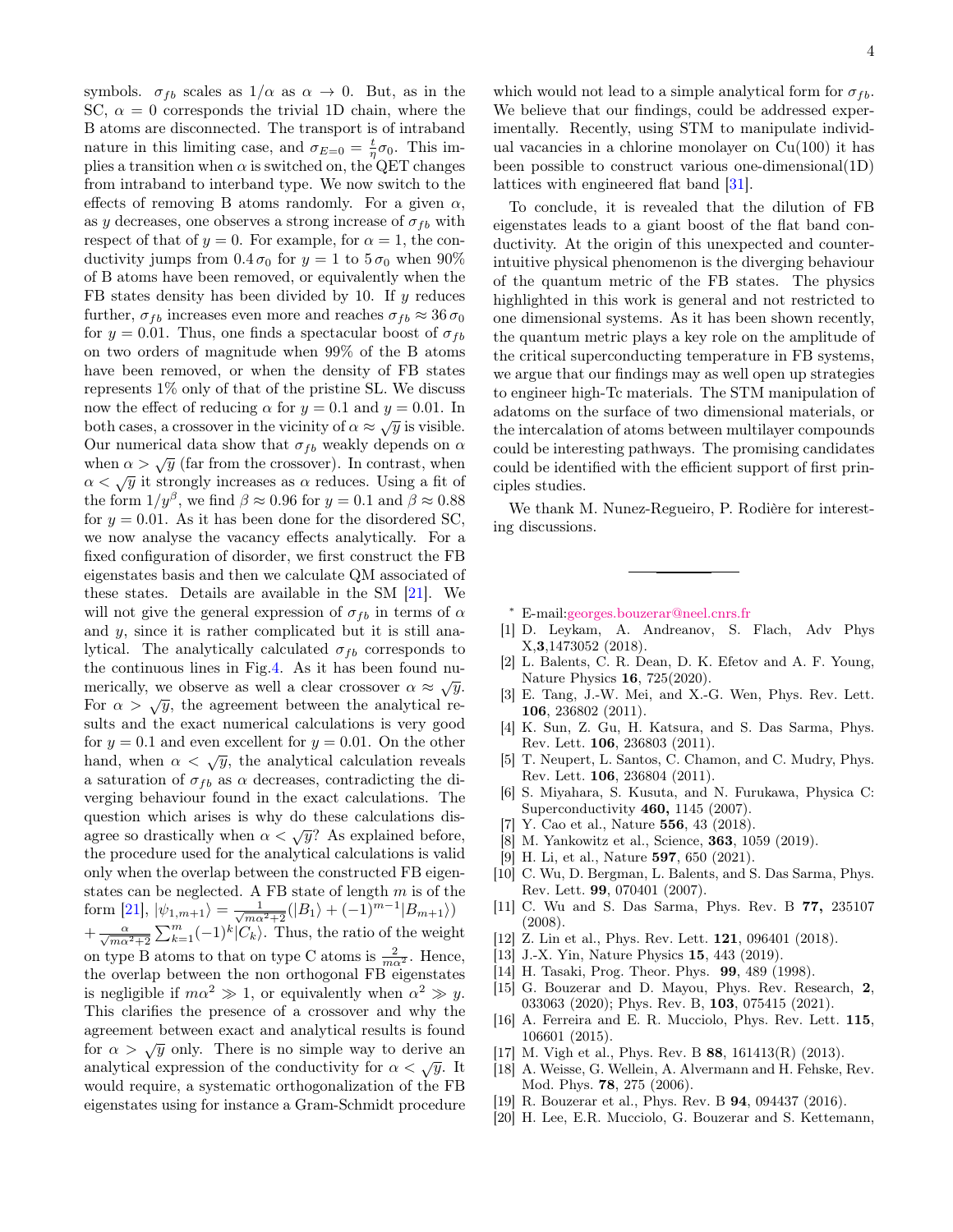Phys. Rev. B 86, 205427 (2012).

- <span id="page-4-0"></span>[21] See Supplemental Material for the details on the construction of the disordered FB eigenstates as well as quantum metric calculations.
- <span id="page-4-1"></span>[22] J. P. Provost and G. Vallee, Comm. Math. Phys. 76, 289 (1980).
- <span id="page-4-2"></span>[23] D. Xiao, M.-C. Chang, and Q. Niu, Rev. Mod. Phys. 82, 1959 (2010).
- [24] M. V. Berry, The Quantum Phase, Five Years After, in Geometric Phases in Physics, Advanced series in mathematical physics, edited by F. Wilczek and A. Shapere (World scientific, 1989).
- [25] R. Resta, Eur. Phys. J. B **79**, 121 (2011).
- <span id="page-4-3"></span>[26] M. Kolodrubetz, D. Sels, P. Mehta, and A. Polkovnikov, Physics Reports 697, 1 (2017).
- <span id="page-4-4"></span>[27] S. Peotta and P. Törmä, Nature Communications 6, 8944 (2015)
- <span id="page-4-5"></span>[28] A. Julku, S. Peotta, T.I. Vanhala, D-H. Kim, and P. Törmä, Physical Review Letters 117, 045303 (2016)
- <span id="page-4-6"></span>[29] N. Marzari and D. Vanderbilt, Phys. Rev. B 56, 12847 (1997).
- <span id="page-4-7"></span>[30] N. Marzari, A. A. Mostofi, J. R. Yates, I. Souza, and D. Vanderbilt, Rev. Mod. Phys. 84, 1419 (2012).
- <span id="page-4-8"></span>[31] M. N. Huda, S. Kezilebieke and P. Liljeroth, Phys. Rev. Research, 2, 043426 (2020).

## SUPPLEMENTARY MATERIAL FOR "GIANT BOOST OF THE QUANTUM METRIC IN DISORDERED ONE DIMENSIONAL FLAT BAND SYSTEMS"

#### Construction of the FB eigenstates for the disordered sawtooth chain

The aim of this paragraph is to show the procedure used to construct the FB eigenstates basis in the disordered sawtooth chain (SC).

To allow the analytical calculation of the conductivity, we consider a SC ring threaded by magnetic flux Φ. This results in the well known Peierls substitution in the tight binding Hamiltonian:  $t_{ij} \rightarrow t_{ij} exp(-i\frac{e}{\hbar} \int_i^j \mathbf{A} \cdot \mathbf{dl})$  where  $\oint \mathbf{A} \cdot \mathbf{dl} = \Phi$ , and because we choose  $\mathbf{A} = A_x \mathbf{e}_x$  uniform  $A_xN_ca = \Phi$ ,  $N_c$  is the number of unit cell (system size). We recall that the current operator is then given by,  $j_x =$  $-\frac{\partial \hat{H}}{\partial A}$ 

 $\frac{\partial H}{\partial A_x}$ . In the clean case, a typical flux dependent FBeigenstate in the sawtooth chain is given by,

$$
|fb^{0}\rangle_{i} = \frac{1}{2}(\sqrt{2}|A_{i}\rangle - e^{-i\varphi}|B_{i-1}\rangle - |B_{i}\rangle), \quad (A.1)
$$

where  $\varphi = \frac{2\pi}{N_c} \frac{\Phi}{\phi_0}$ , and  $\phi_0 = h/e$  is the quantum flux unit.

In this section we focus in the limit of large concentration of vacancies. The remaining B atoms are very dilute, thus far from each other, we denote  $y = 1 - x$  $(y \ll 1)$  their concentration. We define a configuration of disorder by the position of the  $N_B$  B-sites (where  $N_B = y \times N_c$ :  $(B_{m_0}, B_{m_1}, B_{m_2}, ..., B_{m_{N_B-1}})$ , where the position of the B atoms are organized in increasing order  $m_0 < m_1 < ... < m_{N_B-1}$ . For such a configuration

one can build the set of  $N_B$  FB eigenstates of the disordered Hamiltonian. We denote  $|\psi_{m_{k-1}m_k}^{FB}\rangle$  the  $E=E_{FB}$ eigenstate that has non zero components between  $B_{m_{k-1}}$ and  $B_{m_k}$  where  $k = 1, ..., N_B - 1$ . Because of the periodic boundary conditions, the missing  $N_B$ -th FB state is obtained for the pair  $(B_{m_{N_B-1}}, B_{m_0}).$ 

Let us first start with the case of a single pair of B sites located respectively at  $B_{m_0}$  and  $B_{m_1}$ , the other B atoms have been removed and we assume that this pair of B atoms are far away from each other as it is illustrated in Fig. [5.](#page-5-0) First, from the CLS eigenstates of the pristine Hamiltonian  $(\hat{H_0})$ , we construct an eigenstate which has vanishing components on the B atoms located between  $B_{m_0}$  and  $B_{m_1}$ ,

$$
|\bar{\psi}_{m_0m_1}\rangle = \sum_{p=m_0+1}^{m_1} e^{i(p-1)\varphi} (-1)^{p-1} |fb^0\rangle_p. \quad (A.2)
$$

This state can be re-written,

$$
|\bar{\psi}_{m_0m_1}\rangle = -e^{-i\varphi}|B_{m_0}\rangle + (-1)^{m_1}e^{i(m_1-1)\varphi}|B_{m_1}\rangle + \sqrt{2}\sum_{p=m_0+1}^{m_1}e^{i(p-1)\varphi}(-1)^{p-1}|A_p\rangle.
$$
 (A.3)

It is an eigenstate of  $\hat{H} = \hat{H_0} - \delta \hat{H}$  , where  $\delta \hat{H}$  corresponds to all removed (A,B) hoppings located between the pair  $(B_{m_0}, B_{m_1})$ . One can easily check that  $\delta \hat{H} |\bar{\psi}_{m_0 m_1}\rangle = 0$ . Since this state is a linear combination of the CLS eigenstates of  $\hat{H_0}$ , then it is also an eigenstate of the disordered Hamiltonian  $\hat{H}$ . The corresponding normalized eigenstate is defined by

$$
|\psi_{m_0m_1}\rangle = \frac{|\bar{\psi}_{m_0m_1}\rangle}{\sqrt{2(d_{1,0}+1)}}.
$$
 (A.4)

where,  $d_{i,i-1} = m_i - m_{i-1}$ . Hence, for a given configuration of the disorder (position of B sites) given by  $(B_{m_0}, B_{m_1}, B_{m_2},..., B_{m_{N_B-1}})$ , we can construct the set of  $N_B$  ( $N_B = yN_c$ ) eigenstates with energy  $E_{FB}$  following this procedure.

These states are linearly independent but not orthogonal to each other. Indeed, two successive eigenstates overlap at one of the B sites. For instance the overlap  $\langle \psi_{m_i m_{i+1}} | \psi_{m_{i+1} m_{i+2}} \rangle$ , is given by  $\frac{1}{2\sqrt{(d_{i+1,i}+1)(d_{i+2,i+1}+1)}}$ , where we ignore the phase factor. In the dilute limit  $\langle \psi_{m_i m_{i+1}} | \psi_{m_{i+1} m_{i+2}} \rangle$  is of the order of  $y/2$ , and thus one can ignore the small overlap between our constructed eigenstates. Within this approximation, for our configuration of disorder, the basis of FB eigenstates is  $(|\psi_{m_0m_1}\rangle, |\psi_{m_1m_2}\rangle, \dots, |\psi_{m_{N_B-1}m_{N_B}}\rangle, |\psi_{m_{N_B}m_0}\rangle).$ 

#### Flat band conductivity and quantum metric in the sawtooth chain

The aim of this section is to show the relation between the conductivity at the flat band energy and the quantum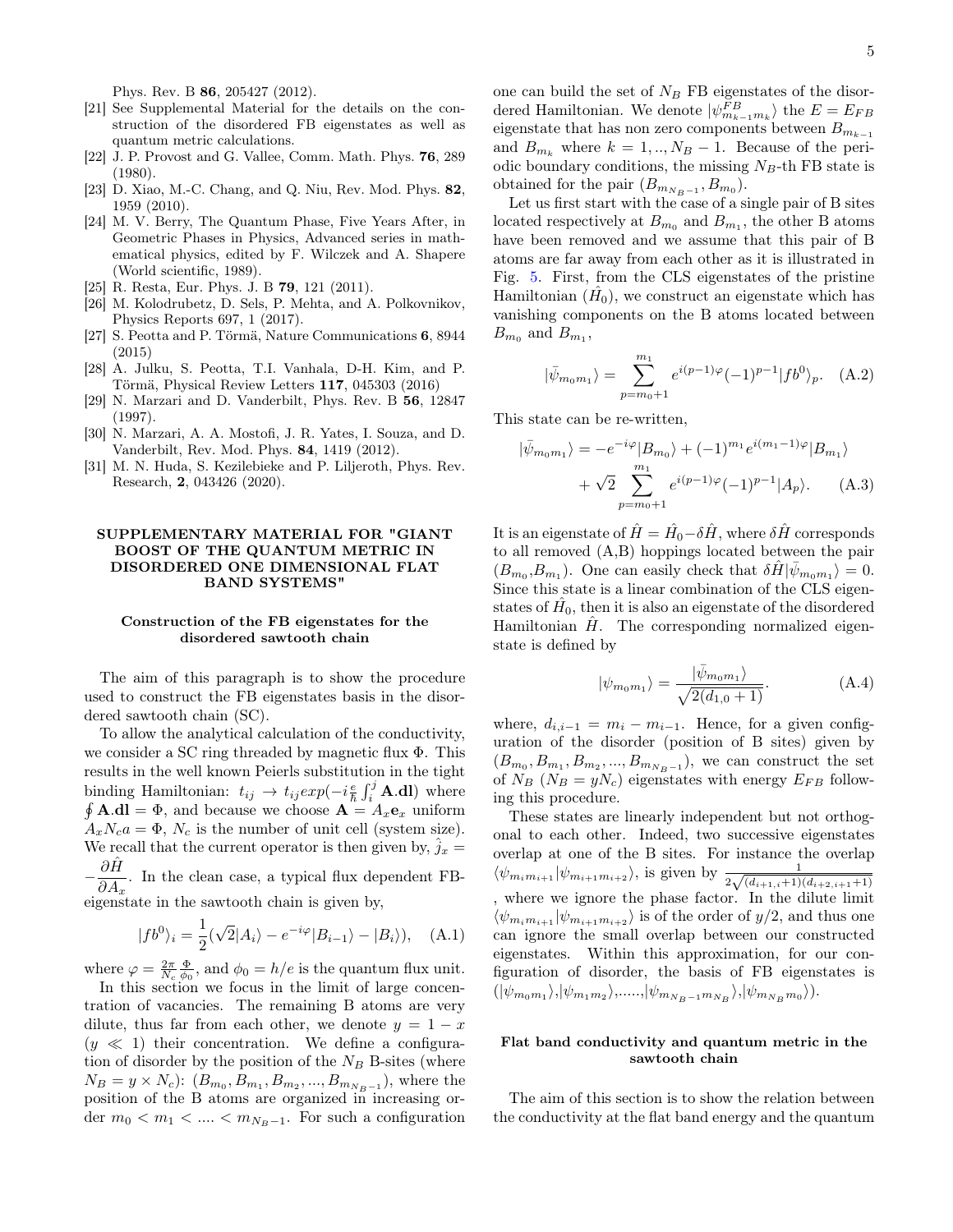

<span id="page-5-0"></span>Figure 5. (Color online) Structure of  $|\Psi_m^{FB}\rangle$ , a typical FB eigenstates used for the analytical calculation of the FB conductivity in the disordered sawtooth chain and in the disordered stub lattice.

metric in the case of the disordered sawtooth chain. The full basis of the disordered sawtooth eigenstates is defined by,  $(\{\ket{\Psi_j^{FB}}\}_{j},\{\ket{\Phi_l}\}_{l})$  where  $\ket{\Psi_j^{FB}}=\ket{\psi_{m_jm_{j+1}}}$  $(j = 1, 2, ..., yN_c)$  are the FB eigenstates as defined in the previous section, and  $|\Phi_l\rangle$  correspond to the dispersive eigenstates with eigenenergy  $E_l \neq E_{FB}$  where  $l = 1, ..., N_c$ .

Starting from the Kubo-Greenwood formula as it is given in the main text, we can re-express the conductivity at  $E = E_{FB}$ ,

$$
\sigma_{fb} = \frac{2e^2a}{hN_c} \sum_{j,l} |\langle \partial_{\varphi} \Psi_j^{FB} | \Phi_l \rangle|^2 \frac{\bar{E_l}^2}{\bar{E_l}^2 + \eta^2}, \quad \text{(B.1)}
$$

where  $\bar{E}_l = E_l - E_{FB}$ . Notice that we have used the relation  $\partial_{\varphi}\hat{H}|\Psi_j^{FB}\rangle = (E_{FB} - \hat{H})|\partial_{\varphi}\Psi_j^{FB}\rangle$ . For  $\eta$  small enough, in other words, smaller than  $\delta E = \min(|\bar{E}_l|)$ , we can replace  $\frac{\bar{E}_l^2}{\bar{E}_l^2}$  $\frac{E_l^2}{\bar{E}_l^2 + \eta^2}$  by 1. Notice that the systems that have studied numerically indicate a gap between the FB and the dispersive eigenstates. Hence, by inserting in Eq.[\(B.1\)](#page-0-1) the relation  $\sum_{l} |\Phi_{l}\rangle\langle\Phi_{l}| = 1 - \sum_{j} |\Psi_{j}^{FB}\rangle\langle\Psi_{j}^{FB}|,$ the FB conductivity becomes,

$$
\sigma_{fb} = \frac{2e^2 a}{hN_c} \sum_j \left[ \langle \partial_{\varphi} \Psi_j^{FB} | \partial_{\varphi} \Psi_j^{FB} \rangle - \sum_k |\langle \partial_{\varphi} \Psi_j^{FB} | \Psi_k^{FB} \rangle|^2 \right].
$$
\n(B.2)

The overlap  $C_{jk} = \langle \partial_{\varphi} \Psi_j^{FB} | \Psi_k^{FB} \rangle$  is non zero only for  $j = k$  and  $j = k \pm 1$ . In the same way that we could neglect the overlaps  $\langle \Psi_k^{FB} | \Psi_{k\pm 1}^{FB} \rangle$  because they are of the order of  $y/2 \ll 1$ , we ignore as well  $C_{i,j\pm 1}$ , and keep only the  $C_{jj}$ . We obtain,

$$
\sigma_{fb} = 2y \langle g^m_{\varphi\varphi} \rangle \sigma_0, \tag{B.3}
$$

where  $\langle .. \rangle$  means average over the FB eigenstates, and  $\sigma_0 = \frac{e^2}{h}$  $\frac{e^2}{h}a$ .  $g^m_{\varphi\varphi}$  is the quantum metric associated to the disordered FB eigenstate  $|\Psi_m^{FB}\rangle$ . The concept of quantum metric has been originally introduced in Ref.[\[22\]](#page-4-1) and discussed in various context in Ref.[\[23–](#page-4-2)[26\]](#page-4-3). Here it reads,

$$
g_{\varphi\varphi}^{m} = \langle \partial_{\varphi} \Psi_{m}^{FB} | \partial_{\varphi} \Psi_{m}^{FB} \rangle - | \langle \partial_{\varphi} \Psi_{m}^{FB} | \Psi_{m}^{FB} \rangle |^{2}.
$$
 (B.4)

This expression gives a natural geometrical interpretation of the FB conductivity. Note that one can derive another useful expression of the FB conductivity. We start with the alternative definition of the current operator,  $\hat{v}_x =$  $-\frac{i}{\hbar}\left[\hat{x},\hat{H}\right]$ . This leads to the useful relation,

$$
\langle \Psi_j^{FB} | \hat{v}_x | \Phi_l \rangle = -i \langle \Psi_j^{FB} | \hat{x} | \Phi_l \rangle \bar{E}_l / \hbar. \tag{B.5}
$$

Then, we insert this matrix element in the Kubo-Greenwood formula as it is given in the main text and we obtain,

$$
\sigma_{fb} = \frac{2\sigma_0}{N_c} \sum_j \left[ \langle \Psi_j^{FB} | \hat{x}^2 | \Psi_j^{FB} \rangle - \sum_k |\langle \Psi_j^{FB} | \hat{x} | \Psi_k^{FB} \rangle|^2 \right].
$$
\n(B.6)

In the second part of the sum on the right side, we keep only  $\langle \Psi_j^{FB} | \hat{x} | \Psi_j^{FB} \rangle$ , the other non vanishing over-<br>lang  $(k = i + 1)$  as a postpoted in the dilute limit as laps  $(k = j \pm 1)$  can be neglected in the dilute limit as discussed above. Thus, we get,

$$
\sigma_{fb} = 2y \langle L_m^2 \rangle \sigma_0, \tag{B.7}
$$

 $L_m = \left[ \langle \Psi_m^{FB} | (\hat{x}^2 - \langle \hat{x} \rangle^2) | \Psi_m^{FB} \rangle \right]^{1/2}$  is a measure of the mean spread of the FB eigenstate  $|\Psi_m^{FB}\rangle$ . The relation between the quantum metric and the spread of the eigenstates has been introduced in the context of maximally localized Wannier [\[29,](#page-4-6) [30\]](#page-4-7).

We proceed further and calculate the value of  $g_{xx}^m$  associated to the flat band state  $|\psi_{0m}\rangle$ . From the expression of the FB eigenstate as it is given in Eq. $(A.3)$ , one finds,

$$
\langle \partial_{\varphi} \Psi_m^{FB} | \partial_{\varphi} \Psi_m^{FB} \rangle = \frac{1}{2m+1} \left( m(m-2) + 2 \sum_{1}^{m-1} k^2 \right)
$$

$$
\approx \frac{1}{3} m^2, \tag{B.8}
$$

and the second term is,

$$
\langle \partial_{\varphi} \Psi_m^{FB} | \Psi_m^{FB} \rangle = \frac{i}{2m+1} \left( m - 2 + 2 \sum_{1}^{m-1} k \right)
$$

$$
\approx i \frac{m}{2}.
$$
 (B.9)

Then, the quantum metric associated to the disordered FB eigenstate  $|\Psi_m^{FB}\rangle$  has the simple form,

<span id="page-5-1"></span>
$$
g_{\varphi\varphi}^m = \frac{m^2}{12} + o(1). \tag{B.10}
$$

For a given configuration of disorder (random position of the  $y \cdot N_c$  atoms of B type), the probability that the distance (in a) between two successive B atoms is  $l$  can be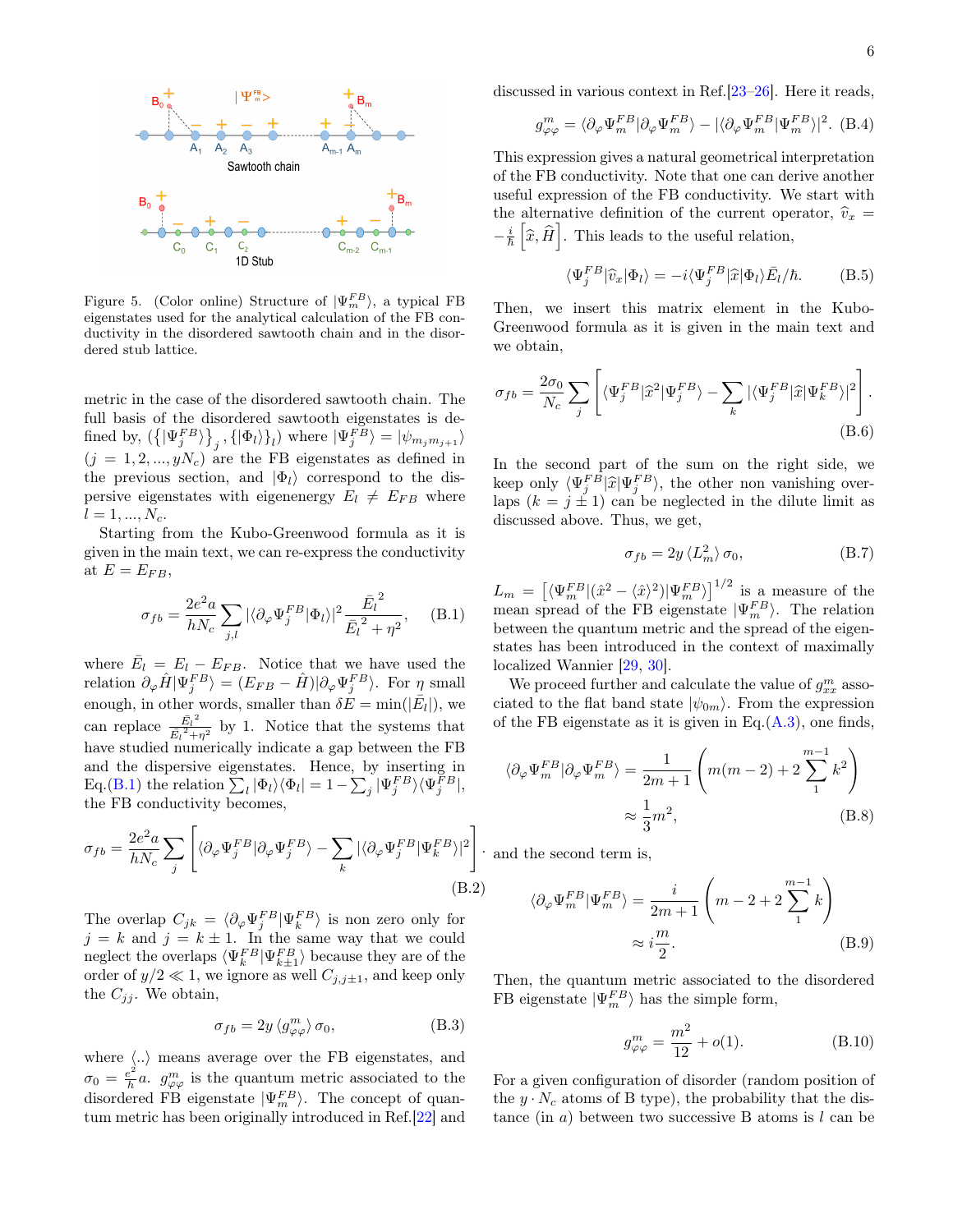approximated in the dilute limit by a Poisson distribution,  $P_y(l) = ye^{-yl}$ . Using the expression of the quantum metric as it is given in Eq. $(B.10)$ , we immediately find,

$$
\langle g^m_{\varphi\varphi}\rangle = \frac{1}{6y^2}.\tag{B.11}
$$

Thus, in the disordered sawtooth chain the conductivity at the FB energy is,

<span id="page-6-0"></span>
$$
\sigma_{fb} = \frac{\sigma_0}{3y}.\tag{B.12}
$$

In order to evaluate the impact of the disorder, one can straightforwardly calculate the conductivity in the case where the B atoms are now organized on a superlattice. The distance between B atoms is constant,  $l = l = 1/y$ . In this case the probability distribution reduces to  $P_y(l) = \delta(l - \overline{l})$ . This immediately leads to  $\langle g_{\varphi\varphi}^m \rangle = \frac{1}{12y^2}$ . Hence, in the ordered case the average quantum metric is half of that of the disordered system. Thus the conductivity is twice as large in the former case than in the later one. The disorder enhances the FB conductivity.

It is also interesting to calculate the quantum metric in the clean sawtooth chain. In this case, the exact FB eigenstates are,  $|\Psi_k^{FB}\rangle$  =  $\frac{1}{\sqrt{1-\frac{1}{2}}}$  $\frac{1}{2+\cos(ka)}$ exact FB eigenstates are,  $|\Psi_k^2\rangle$  =<br> $|A, k\rangle - \sqrt{2} \cos(ka/2)e^{-ika/2}|B, k\rangle$  where k is the momentum and  $\ket{X,k} = \frac{1}{\sqrt{N}}$  $\frac{1}{N_c}\sum_i e^{ikR_i} |X,i\rangle$   $(X =$ A, B) From Eq.[\(B.4\)](#page-2-0) where  $\partial_{\varphi} = \partial_{ka}$  one finds after some steps, the quantum metric,

$$
g_{\varphi\varphi}^{k} = \frac{1}{2(2 + \cos(ka))^{2}}.
$$
 (B.13)

Then, we find  $\langle g_{\varphi\varphi}^k \rangle = \frac{1}{2\pi} \int_0^{\pi} \frac{1}{(2+\cos(ka))^2} dk = \frac{1}{3\sqrt{2}}$  $\frac{1}{3\sqrt{3}}$  where the integral can be calculated exactly using the standard residue theorem. From Eq. $(B.3)$ , we finally find the conductivity in the clean sawtooth chain,  $\sigma_{fb} = \frac{2}{3}$  $\frac{2}{3\sqrt{3}}\sigma_0 \approx$  $0.385 \sigma_0$ .

It is interesting to compare this value, with the analytical expression given in Eq. $(B.12)$ . They differ by  $13\%$ only. This is surprising since  $Eq.(B.12)$  $Eq.(B.12)$  is valid only for  $y \ll 1$ .

### FB conductivity and quantum metric in the stub lattice

In this section we calculate the quantum metric and the FB conductivity in the disordered stub lattice. We follow the procedure used in the case of the disodered sawtooth chain (previous sections) to construct the basis of CLS FB-states in the disordered stub lattice. We consider a pair of B atoms located in the first and  $(m+1)th$  unit cells, with no B atoms in between. The corresponding normalized FB eigenstate reads,

$$
|\psi_{1,m+1}\rangle = \frac{e^{-i\varphi/2}}{\sqrt{m\alpha^2 + 2}} (|B_1\rangle - (-1)^m e^{im\varphi} |B_{m+1}\rangle)
$$

$$
+ \frac{\alpha}{\sqrt{m\alpha^2 + 2}} \sum_{k=1}^m (-1)^k e^{i(k-1)\varphi} |C_k\rangle. \quad (C.1)
$$

The first term of quantum metric associated to this FB eigenstate as it is defined in Eq. $(B.4)$  is given by,

$$
\langle \partial_{\varphi} \Psi_m^{FB} | \partial_{\varphi} \Psi_m^{FB} \rangle = \frac{1}{m\alpha^2 + 2} \sum_{i=0}^3 f_i m^i, \quad \text{(C.2)}
$$

with  $f_3 = \frac{\alpha^2}{3}$  $\frac{\alpha^2}{3}$ ,  $f_2 = (1 - \frac{\alpha^2}{2})$  $\left(\frac{x^2}{2}\right), f_1 = \left(1 + \frac{\alpha^2}{6}\right)$  $\frac{x^2}{6}$ ) and  $f_0 = \frac{1}{2}$ . The second term in Eq. $(B.4)$  is,

$$
|\langle \partial_{\varphi} \Psi_m^{FB} | \Psi_m^{FB} \rangle|^2) = \frac{m^2}{4} \left( 1 - \frac{\alpha^2}{m\alpha^2 + 2} \right)^2.
$$
 (C.3)

The calculation of the average value of the quantum metric for a given pair  $(\alpha, y)$  requires the calculations of integrals of the form  $I_{np}(\alpha, y) = \int_0^\infty P_y(x) \frac{x^n}{(x\alpha^2 + 2)^p}$  where the probability distribution  $P_y(x) = ye^{-yx}$ , and n can be  $0, 1, 2, 3$  and  $p$  is  $0, 1, 2$ . There are two limiting cases where the quantum metric can be simplified. First, we consider the case where  $\alpha^2 \ll y$ , this corresponds to  $m\alpha^2 \ll 1$ . One finds.

$$
g_{\varphi\varphi}^{m} = \frac{1}{4}(m+1)^{2}.
$$
 (C.4)

Thus, from eq. $(B.3)$ , we obtain,

$$
\sigma_{fb} = \frac{1}{y}(1 + y + o(y^2))\sigma_0.
$$
 (C.5)

The other regime corresponds to  $\alpha^2 \gg y$  (or  $m\alpha^2 \gg 1$ ) for which the quantum metric reduces to  $g_{\varphi\varphi}^m = \frac{1}{12}m^2$ . This leads to the FB conductivity,

$$
\sigma_{fb} = \frac{1}{3y} (1 + o(y/\alpha^2)) \sigma_0.
$$
 (C.6)

It is important to stress that to be valid our analytical approach requires a small overlap between the constructed FB states, which corresponds to the later regime.

In order to estimate the impact of disorder, it is interesting to consider the case where the B atoms are organized in a superlattice, the nearest neighbour distance between B atoms is  $\overline{l} = 1/y$ . For  $\alpha^2 \ll y$ , we find  $\sigma_{fb} = \frac{1}{6y}\sigma_0$  which is half of that of the disordered system as it has been found for the sawtooth chain.

Finally, if we consider the case of the clean stub lattice  $(y = 1)$  we can get an exact analytical expression. The FB eigenstates are  $|\Psi_k^{FB}\rangle$  =  $\frac{1}{6}$  $\frac{1}{\overline{D}}\left[|B,k\rangle-\frac{2\cos(ka/2)}{\alpha}|C,k\rangle\right]$  where k is the momentum and  $D = 1 + \frac{4}{\alpha^2} \cos^2(ka/2)$ . This leads to  $g_{\varphi\varphi}^k =$  $\frac{\sin^2(ka/2)}{\alpha^2 D}$ . The average of the quantum metric is,

$$
\langle g_{\varphi\varphi}^k \rangle = \frac{\alpha^2}{8\pi} \int_0^\pi \frac{1 - \cos(k)}{(\beta + \cos(k))^2} dk, \quad (C.7)
$$